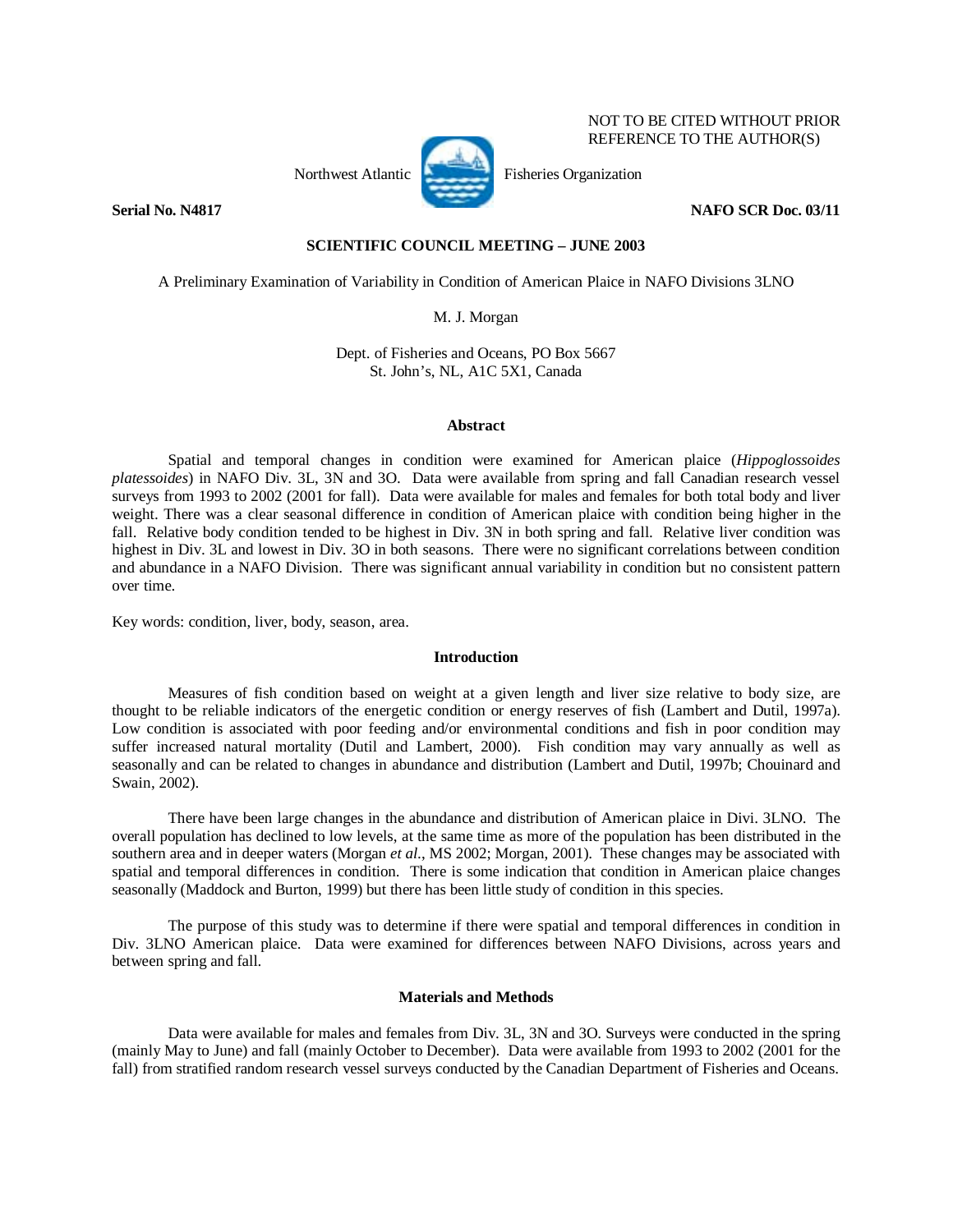All weights were measured at sea using electronic balances. All weighed individuals had total body weight measured and a subset of individuals with body lengths of 30 cm or more also had liver weights measured. Because of the high variability of body weight measurements at small length, only fish greater than 12 cm in length were used in the analyses. The age of each individual was determined from otoliths and their total lengths were also measured.

 Indices of condition were used to examine differences in both liver and body weight. For body weight the commonly used index of Fulton's K  $(K= W/L^3$ , where W is total body weight and L is length) showed an increasing

trend with body length (Fig. 1), so an alternative index, relative K  $(K_r)$  was used.  $K_r = W/W$ , where W is the ∧ ∧ predicted body weight from a length/weight relationship. The form of the length/weight relationship was log(W)=*intercept* + log(L). This index removes the effect of length (Fig. 2). In this method a length/weight regression is carried out across each grouping or factor of interest. For instance, if seasonal differences for males are being examined by NAFO Division, a regression is conducted for each division using all spring and fall data together. To calculate  $K_r$  for an individual fish, its body weight was divided by the body weight predicted by the length/weight regression for a fish of that length, sex and, in this case, division. A similar index was calculated for liver condition,  $LK_r$ . As for  $K_r$ ,  $LK_r$  was calculated using length/liver weight relationships calculated using data grouped over the appropriate factors.

To determine if there was a significant effect of season, division and year on  $LK_r$  or  $K_r$ , generalized linear models were used (McCullagh and Nelder, 1983). All models had an identity link function and a gamma error structure. All parameters were modelled as class variables. To examine the effect of abundance, correlations were conducted between the average  $K_r$  and  $LK_r$  for a division and year using spring data and the mean number per tow in the spring survey each year in that division.

#### **Results and Discussion**

 There was a clear seasonal difference in condition of American plaice with condition being higher in the fall (Fig. 3, Table 1). Differences were significant both for body and liver condition, for all Divisions and for both sexes. There appeared to be less of a difference between the seasons in Div. 3O. Seasonal differences in condition are common and are thought to be related to differential allocation of energy to reproduction and somatic growth at different times of the year (Lambert and Dutil, 1997b; Maddock and Burton, 1999).

There were significant differences among Divisions in  $K_r$  in both spring and fall and for both sexes (Tables 2 and 3, Fig. 4 and 5). Although differences across divisions were not significant in all years, overall Div. 3N showed the highest condition in spring and to a lesser extent in fall as well. In fall both Div. 3N and 3L had higher Kr than Div. 3O.

There were also significant differences among Divisions and between sexes in  $LK_r$  in both spring and fall (Table 4 and 5, Fig. 4 and 5). However, the pattern across divisions was different for  $LK_r$  than for  $K_r$ . In both seasons  $LK_r$  was highest in Div. 3L and lowest in Div. 3O. It is not known why there would be a difference in spatial patterns between body condition and liver condition, although it may be related to differences in energy allocation, or in prey type.

There were no significant correlations between  $K_r$  and abundance in a division or between  $LK_r$  and abundance. It might be expected that fish in areas/years of low abundance would be in better condition because of higher food availability per individual. Alternatively it might be expected that fish condition would be better in areas of higher abundance because of higher survival and growth in areas of good environmental conditions. However neither of these hypotheses appeared to be the case as there were no significant negative or positive correlation between abundance and condition.

 There was significant annual variability in both measures of condition for both sexes (Tables 2-5). Although there was some tendency for measures of condition to decline over time, this pattern was not consistent (Fig. 6-9)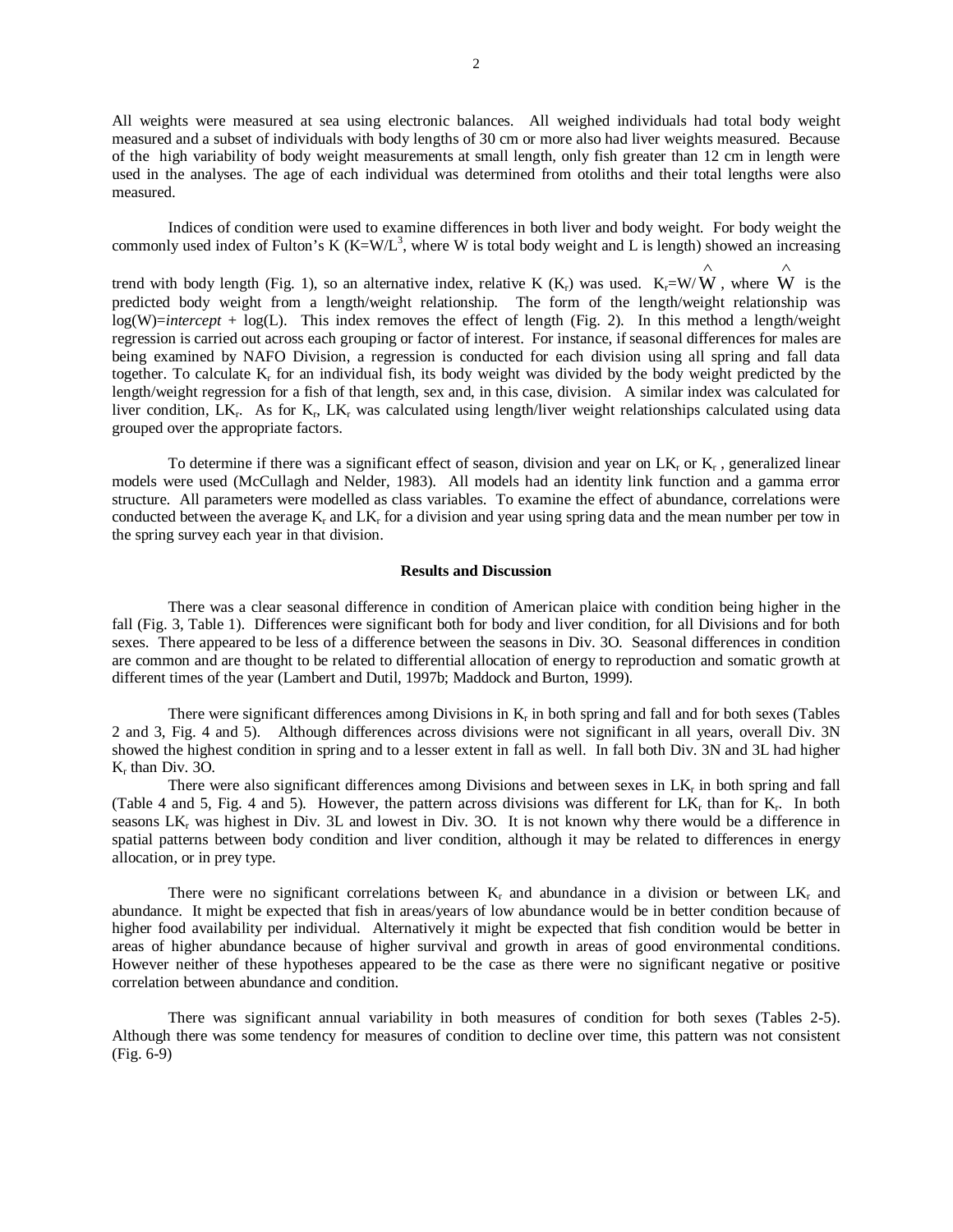## **References**

- CHOUINARD, G.A., and D.P. SWAIN. 2002. Depth-dependent variation in condition and length-at-age of Atlantic cod (*Gadus morhua*) in the southern Gulf of St. Lawrence. Can. J. Fish. Aquat. Sci. **59**: 1451-1459.
- DUTIL, J-D., and Y. LAMBERT. 2000. Natural mortality from poor condition in Atlantic cod (*Gadus morhua*). Can. J. Fish.Aquat. Sci., **57**: 826-836.
- LAMBERT, Y., and J-D. DUTIL. 1997a. Can simple condition indices be used to monitor and quantify seasonal changes in the energy reserves of Atlantic cod (*Gadus morhua*)? Can. J. Fish. Aquat.Sci., **54(Suppl. 1):** 104- 112.
- LAMBERT, Y. and J-D. DUTIL. 1997b. Condition and energy reserves of Atlantic cod (*Gadus morhua*) during the collapse of the northern Gulf of St. Lawrence stock. Can. J. Fish. Aquat. Sci. 54: 2388-2400.
- MADDOCK, D.M., and M.P.M. BURTON. 1999. Gross and histological observations of avarian development and related condition changes in American plaice. J. Fish Biol. **53:** 928-944.
- MCCULLAGH, P., and J.A. NELDER. 1983. Generalized linear models. Chapman and Hall, London. 261 pp.
- MORGAN, M.J. 2001. Time and location of spawning of American plaice in NAFO Divisions 3LNO. J. Northw. Atl. Fish. Sci. **29**: 41-49.
- MORGAN, M.J., W.B. BRODIE, B.P. HEALEY, D. MADDOCK PARSONS, K.S. DWYER, and D. POWER. MS 2002. An assessment of American plaice in NAFO Div. 3LNO. NAFO SCR Doc. 02/70.

|    | male                     |          | female |          |  |
|----|--------------------------|----------|--------|----------|--|
|    | Relative body condition  |          |        |          |  |
| 3L | 343.1                    | p<0.0001 | 824.5  | p<0.0001 |  |
| 3N | 657.9                    | p<0.0001 | 755.7  | p<0.0001 |  |
| 30 | 263.3                    | p<0.0001 | 340.7  | p<0.0001 |  |
|    | Relative liver condition |          |        |          |  |
| 3L | 330.6                    | p<0.0001 | 762.6  | p<0.0001 |  |
| 3N | 356.9                    | p<0.0001 | 519.9  | p<0.0001 |  |
| 30 | 142.2                    | p<0.0001 | 392.6  | p<0.0001 |  |
|    |                          |          |        |          |  |

Table 1. Analyses of spring *vs*. fall data on relative body condition and relative liver condition. Results of generalized linear models are shown ( $\chi^2$  and p values).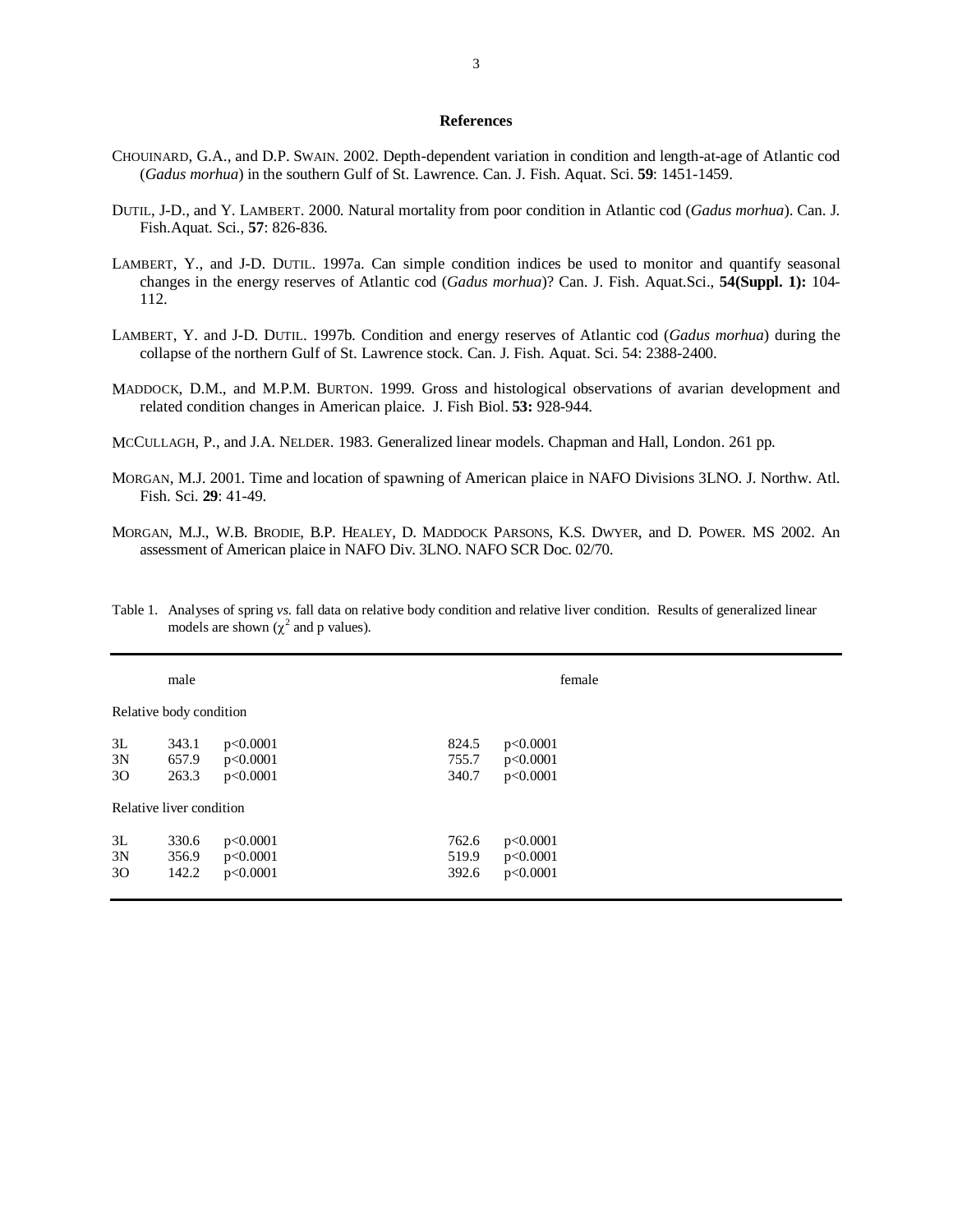|                                | male     |                                 |                                          |      | female           |                     |  |
|--------------------------------|----------|---------------------------------|------------------------------------------|------|------------------|---------------------|--|
| <b>Effect of NAFO Division</b> |          |                                 |                                          |      |                  |                     |  |
| 81.4                           | p<0.0001 |                                 | 3L<3N, 3L=3O, 3N>3O                      |      | 155.1 $p<0.0001$ | 3L<3N, 3L=3O, 3N>3O |  |
|                                |          | Effect of NAFO Division by Year |                                          |      |                  |                     |  |
| 1993                           | 97.5     | p<0.0001                        | 3L<3N, 3L=3O, 3N>3O                      | 90.6 | p<0.0001         | 3L<3N, 3L>3O, 3N>3O |  |
| 1994                           | 52.2     | p<0.0001                        | 3L<3N, 3L<30, 3N>30                      | 55.6 | p<0.0001         | 3L=3N, 3L>3O, 3N>3O |  |
| 1995                           | 58.6     | p<0.0001                        | 3L<3N, 3L=3O, 3N>3O                      | 57.0 | p<0.0001         | 3L<3N, 3L>3O, 3N>3O |  |
| 1996                           | 40.8     | p<0.0001                        | 3L<3N, 3L=3O, 3N>3O                      | 59.3 | p<0.0001         | 3L<3N, 3L=3O, 3N>3O |  |
| 1997                           | 17.4     | $p=0.002$                       | 3L>3N, 3L>3O, 3N=3O                      | 5.6  | <b>NS</b>        |                     |  |
| 1998                           | 7.7      |                                 | p=0.023L<3N, 3L<3O, 3N=3O                | 21.7 | p<0.0001         | 3L<3N, 3L<30, 3N=30 |  |
| 1999                           | 6.6      |                                 | $p=0.04$ 3L $<$ 3N, 3L $=$ 3O, 3N $=$ 3O | 14.3 | $p=0.001$        | 3L<3N, 3L=3O, 3N>3O |  |
| 2000                           | 4.5      | <b>NS</b>                       |                                          | 10.8 | $p=0.0046$       | 3L<3N, 3L=3O, 3N>3O |  |
| 2001                           | 30.8     | p<0.0001                        | 3L<3N, 3L<3O, 3N=3O                      | 22.4 | p<0.0001         | 3L<3N, 3L<30, 3N=30 |  |
| 2002                           | 6.6      |                                 | p=0.043L<3N, 3L<3O, 3N=3O                | 0.5  | <b>NS</b>        |                     |  |
|                                |          | Effect of Year by NAFO Division |                                          |      |                  |                     |  |
| 3L                             |          | 133.1 $p<0.0001$                |                                          | 70.8 | p<0.0001         |                     |  |
| 3N                             | 97.5     | p<0.0001                        |                                          |      | 146.6 p<0.0001   |                     |  |
| 30                             | 67.6     | p<0.0001                        |                                          |      | 138.1 p<0.0001   |                     |  |

Table 2. Analyses of spring data on relative body condition. Results of generalized linear models are shown  $(\chi^2$  and p values) as well as the results of multiple contrast tests.

| Table 3. |                                                 | Analyses of fall data on relative body condition. Results of generalized linear models are shown $\chi^2$ and p values) as |  |
|----------|-------------------------------------------------|----------------------------------------------------------------------------------------------------------------------------|--|
|          | well as the results of multiple contrast tests. |                                                                                                                            |  |

|                                                              | male                                                       |                                                                                    |                                                                                                                                                                                                      | female                                              |                                                                                          |                                                                                                                                                                                                           |  |  |
|--------------------------------------------------------------|------------------------------------------------------------|------------------------------------------------------------------------------------|------------------------------------------------------------------------------------------------------------------------------------------------------------------------------------------------------|-----------------------------------------------------|------------------------------------------------------------------------------------------|-----------------------------------------------------------------------------------------------------------------------------------------------------------------------------------------------------------|--|--|
| Effect of NAFO Division                                      |                                                            |                                                                                    |                                                                                                                                                                                                      |                                                     |                                                                                          |                                                                                                                                                                                                           |  |  |
| 133.9                                                        | p<0.0001                                                   |                                                                                    | 3L<3N, 3L>3O, 3N>3O                                                                                                                                                                                  | 339.3 $p<0.0001$                                    | 3L<3N, 3L>3O, 3N>3O                                                                      |                                                                                                                                                                                                           |  |  |
|                                                              |                                                            | Effect of NAFO Division by Year                                                    |                                                                                                                                                                                                      |                                                     |                                                                                          |                                                                                                                                                                                                           |  |  |
| 1993<br>1994<br>1995<br>1996<br>1997<br>1998<br>1999<br>2000 | 96.2<br>34.8<br>59.7<br>11.4<br>4.0<br>29.8<br>47.1<br>8.5 | p<0.0001<br>p<0.0001<br>p<0.0001<br>$p=0.003$<br><b>NS</b><br>p<0.0001<br>p<0.0001 | 3L<3N, 3L=3O, 3N>3O<br>3L<3N, 3L=3O, 3N>3O<br>3L<3N, 3L<30, 3N>30<br>$3L=3N$ , $3L>3O$ , $3N>3O$<br>3L<3N, 3L>3O, 3N>3O<br>$3L=3N$ , $3L>3O$ , $3N>3O$<br>$p=0.01$ 3L $\lt 3N$ , 3L $=30$ , 3N $>30$ | 74.9<br>38.5<br>18.0<br>39.4<br>50.4<br>72.4<br>8.5 | 120.2 $p<0.0001$<br>p<0.0001<br>p<0.0001<br>p<0.0001<br>p<0.0001<br>p<0.0001<br>p<0.0001 | 3L<3N, 3L>3O, 3N>3O<br>3L=3N, 3L>3O, 3N>3O<br>3L<3N, 3L=3O, 3N>3O<br>3L=3N, 3L>3O, 3N>3O<br>3L<3N, 3L>3O, 3N>3O<br>3L=3N, 3L>3O, 3N>3O<br>3L=3N, 3L>3O, 3N>3O<br>$p=0.01$ 3L $<$ 3N, 3L $=$ 3O, 3N $=$ 3O |  |  |
| 2001                                                         | 24.1                                                       | p<0.0001<br>Effect of Year by Division                                             | 3L>3N, 3L>3O, 3N>3O                                                                                                                                                                                  | 41.3                                                | p<0.0001                                                                                 | 3L=3N, 3L>3O, 3N>3O                                                                                                                                                                                       |  |  |
| 3L<br>3N<br>30                                               | 42.6<br>72.1                                               | p<0.0001<br>109.4 $p<0.0001$<br>p<0.0001                                           |                                                                                                                                                                                                      | 56.3<br>91.3<br>35.4                                | p<0.0001<br>p<0.0001<br>p<0.0001                                                         |                                                                                                                                                                                                           |  |  |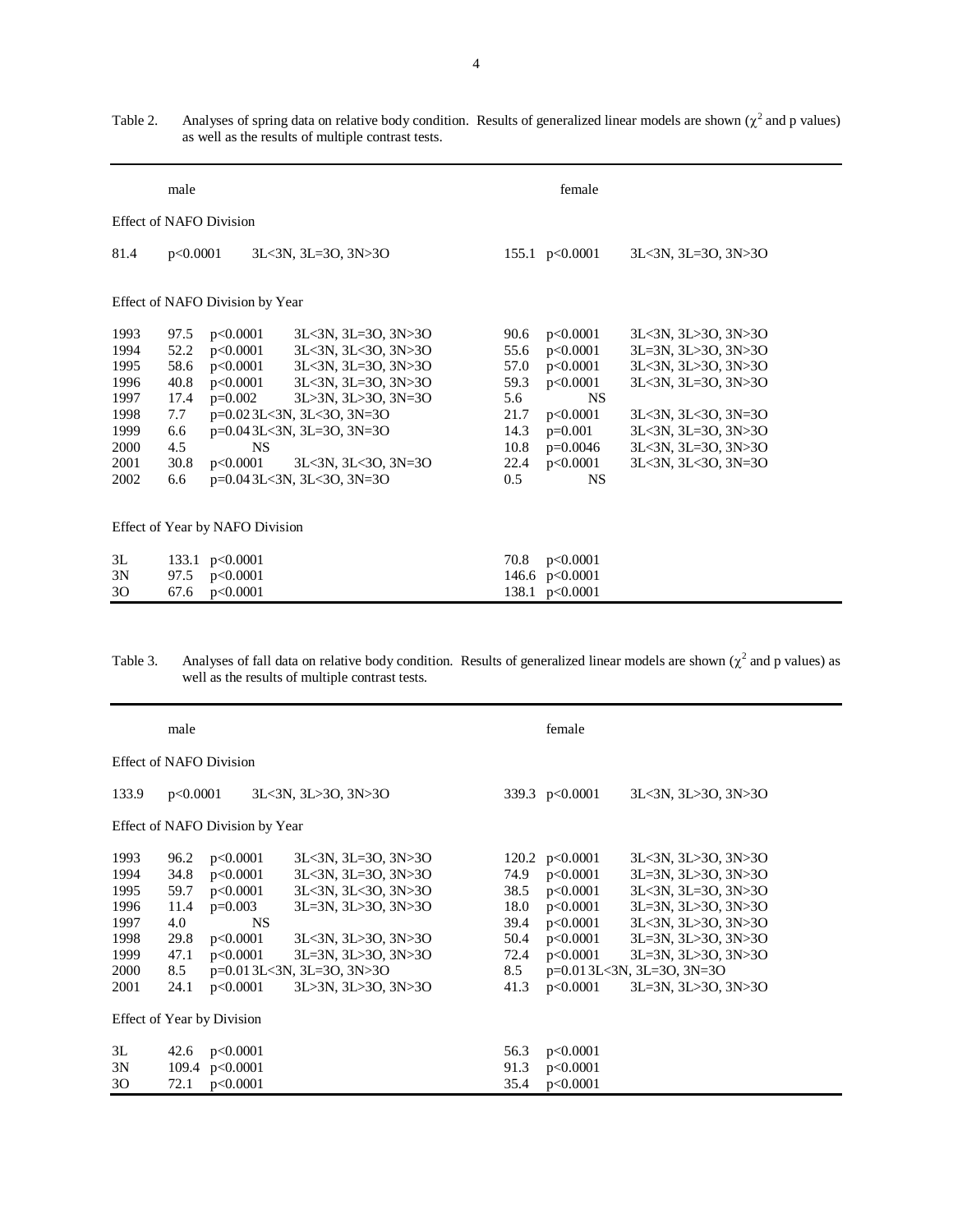|                                                                              | male                                                                 |                                                                                                                                |                                            |                             | female                                                                                                                                                                                                                                                                                                        |  |  |
|------------------------------------------------------------------------------|----------------------------------------------------------------------|--------------------------------------------------------------------------------------------------------------------------------|--------------------------------------------|-----------------------------|---------------------------------------------------------------------------------------------------------------------------------------------------------------------------------------------------------------------------------------------------------------------------------------------------------------|--|--|
| <b>Effect of NAFO Division</b>                                               |                                                                      |                                                                                                                                |                                            |                             |                                                                                                                                                                                                                                                                                                               |  |  |
| 3.3                                                                          | <b>NS</b>                                                            |                                                                                                                                |                                            | 49.6<br>3L>3N, 3L>3O, 3N>3O |                                                                                                                                                                                                                                                                                                               |  |  |
| Effect of NAFO Division by Year                                              |                                                                      |                                                                                                                                |                                            |                             |                                                                                                                                                                                                                                                                                                               |  |  |
| 1993<br>1994<br>1995<br>1996<br>1997<br>1998<br>1999<br>2000<br>2001<br>2002 | 11.0<br>0.8<br>1.0<br>2.2<br>9.9<br>1.9<br>0.2<br>2.9<br>4.2<br>0.03 | $p=0.004$<br><b>NS</b><br><b>NS</b><br><b>NS</b><br>$p=0.007$<br><b>NS</b><br><b>NS</b><br><b>NS</b><br><b>NS</b><br><b>NS</b> | 3L<3N, 3L=3O, 3N>3O<br>3L=3N, 3L>3O, 3N>3O |                             | <b>NS</b><br>4.3<br>7.8<br>p=0.023L>3N, 3L>3O, 3N=3O<br>$p=0.0009$<br>11.0<br>$3L > 30$ (no $3N$ data)<br>$p=0.0001$<br>3L=3N, 3L>3O, 3N>3O<br>18.3<br>4.3<br><b>NS</b><br>4.3<br><b>NS</b><br>23.4<br>p<0.0001<br>3L>3N, 3L>3O, 3N>3O<br>p=0.663L>3N, 3L>3O, 3N=3O<br>11.7<br>5.6<br>NS.<br><b>NS</b><br>2.0 |  |  |
| Effect of Year by Division                                                   |                                                                      |                                                                                                                                |                                            |                             |                                                                                                                                                                                                                                                                                                               |  |  |
| 3L<br>3N<br>30                                                               | 20.4<br>39.0<br>17.1                                                 | $p=0.02$<br>p<0.0001<br>$p=0.048$                                                                                              |                                            | 28.7                        | $p=0.0007$<br>23.4<br>$p=0.0028$<br>29.8<br>$p=0.0005$                                                                                                                                                                                                                                                        |  |  |

Table 4. Analyses of spring data on relative liver condition. Results of generalized linear models are shown  $(\chi^2$  and p values) as well as the results of multiple contrast tests.

Table 5. Analyses of fall data on relative liver condition. Results of generalized linear models are shown ( $\chi^2$  and p values) as well as the results of multiple contrast tests.

|                                                                      | male                                                               |                                                                                                                |                                                                                                                                                        |                                                                       | female                                                                                                   |                                                                                                                                                                                                             |  |  |
|----------------------------------------------------------------------|--------------------------------------------------------------------|----------------------------------------------------------------------------------------------------------------|--------------------------------------------------------------------------------------------------------------------------------------------------------|-----------------------------------------------------------------------|----------------------------------------------------------------------------------------------------------|-------------------------------------------------------------------------------------------------------------------------------------------------------------------------------------------------------------|--|--|
|                                                                      |                                                                    | <b>Effect of NAFO Division</b>                                                                                 |                                                                                                                                                        |                                                                       |                                                                                                          |                                                                                                                                                                                                             |  |  |
| 75.6                                                                 | p<0.0001                                                           |                                                                                                                | 3L>3N, 3L>3O, 3N>3O                                                                                                                                    |                                                                       | 347.9 $p<0.0001$                                                                                         | 3L>3N, 3L>3O, 3N>3O                                                                                                                                                                                         |  |  |
|                                                                      |                                                                    | Effect of NAFO Division by Year                                                                                |                                                                                                                                                        |                                                                       |                                                                                                          |                                                                                                                                                                                                             |  |  |
| 1993<br>1994<br>1995<br>1996<br>1997<br>1998<br>1999<br>2000<br>2001 | 10.9<br>0.2<br>2.0<br>10.7<br>10.9<br>21.2<br>39.2<br>2.78<br>20.4 | $p=0.004$<br><b>NS</b><br><b>NS</b><br>$p=0.005$<br>$p=0.004$<br>p<0.0001<br>p<0.0001<br><b>NS</b><br>p<0.0001 | 3L=3N, 3L>3O, 3N>3O<br>$3L=3N$ , $3L=3O$ , $3N>3O$<br>$3L=3N$ , $3L>3O$ , $3N>3O$<br>3L>3N, 3L>3O, 3N=3O<br>3L>3N, 3L>3O, 3N>3O<br>3L>3N, 3L>3O, 3N>3O | 60.9<br>23.3<br>37.5<br>53.4<br>42.4<br>48.8<br>112.7<br>27.0<br>64.4 | p<0.0001<br>p<0.0001<br>p<0.0001<br>p<0.0001<br>p<0.0001<br>p<0.0001<br>p<0.0001<br>p<0.0001<br>p<0.0001 | 3L>3N, 3L>3O, 3N>3O<br>3L=3N, 3L>3O, 3N>3O<br>3L>3N, 3L>3O, 3N>3O<br>3L=3N, 3L>3O, 3N>3O<br>3L>3N, 3L>3O, 3N>3O<br>3L>3N, 3L>3O, 3N>3O<br>3L>3N, 3L>3O, 3N>3O<br>3L>3N, 3L>3O, 3N=3O<br>3L>3N, 3L>3O, 3N>3O |  |  |
|                                                                      |                                                                    | Effect of Year by Division                                                                                     |                                                                                                                                                        |                                                                       |                                                                                                          |                                                                                                                                                                                                             |  |  |
| 3L<br>3N<br>30                                                       | 31.3<br>37.3<br>36.7                                               | $p=0.0001$<br>p<0.0001<br>p<0.0001                                                                             |                                                                                                                                                        | 25.2<br>131.5<br>54.9                                                 | $p=0.0015$<br>p<0.0001<br>p<0.0001                                                                       |                                                                                                                                                                                                             |  |  |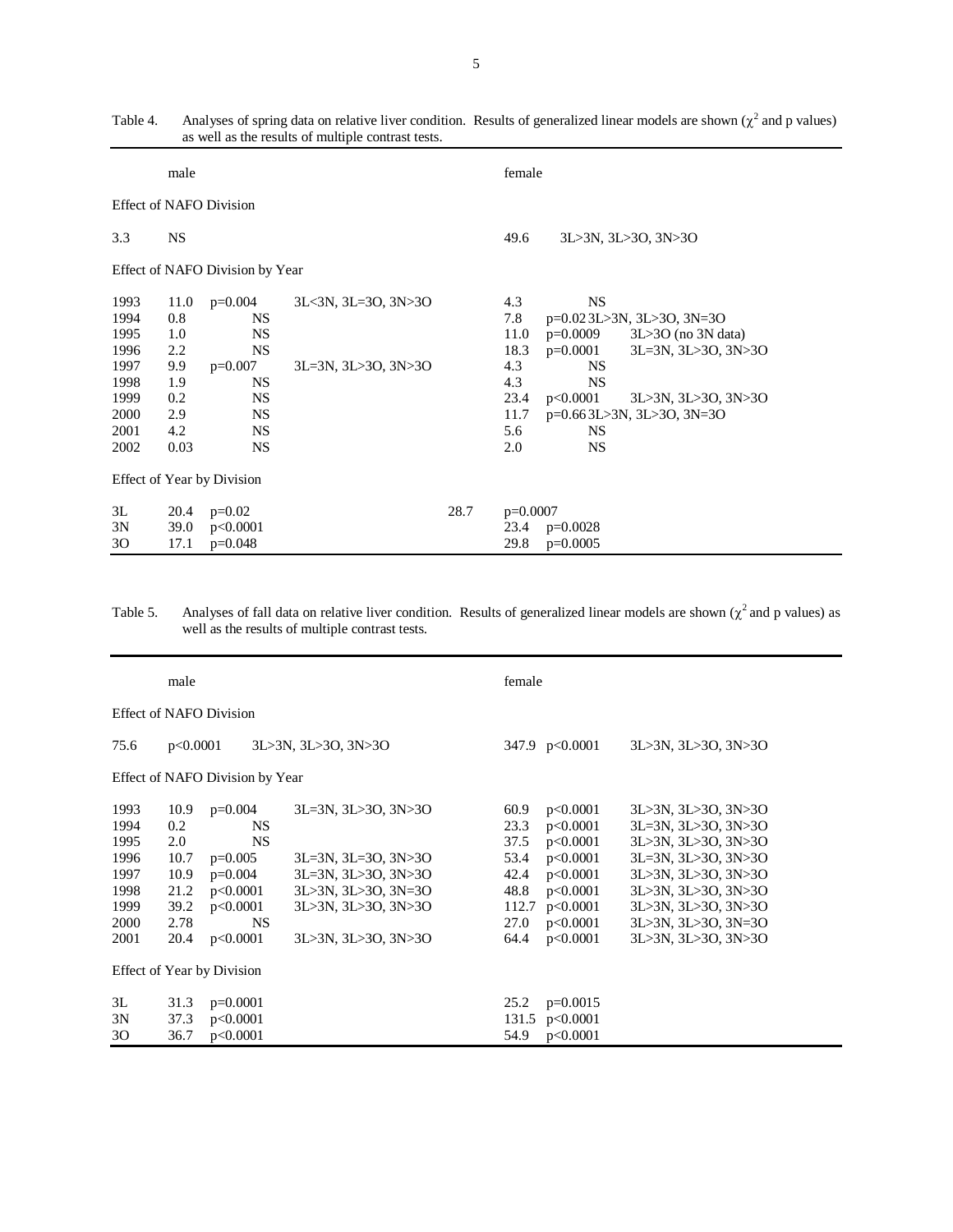

Fig. 1. Fulton's K for male and female American plaice in NAFO Div. 3LNO at different lengths. Data are from Canadian spring and fall surveys.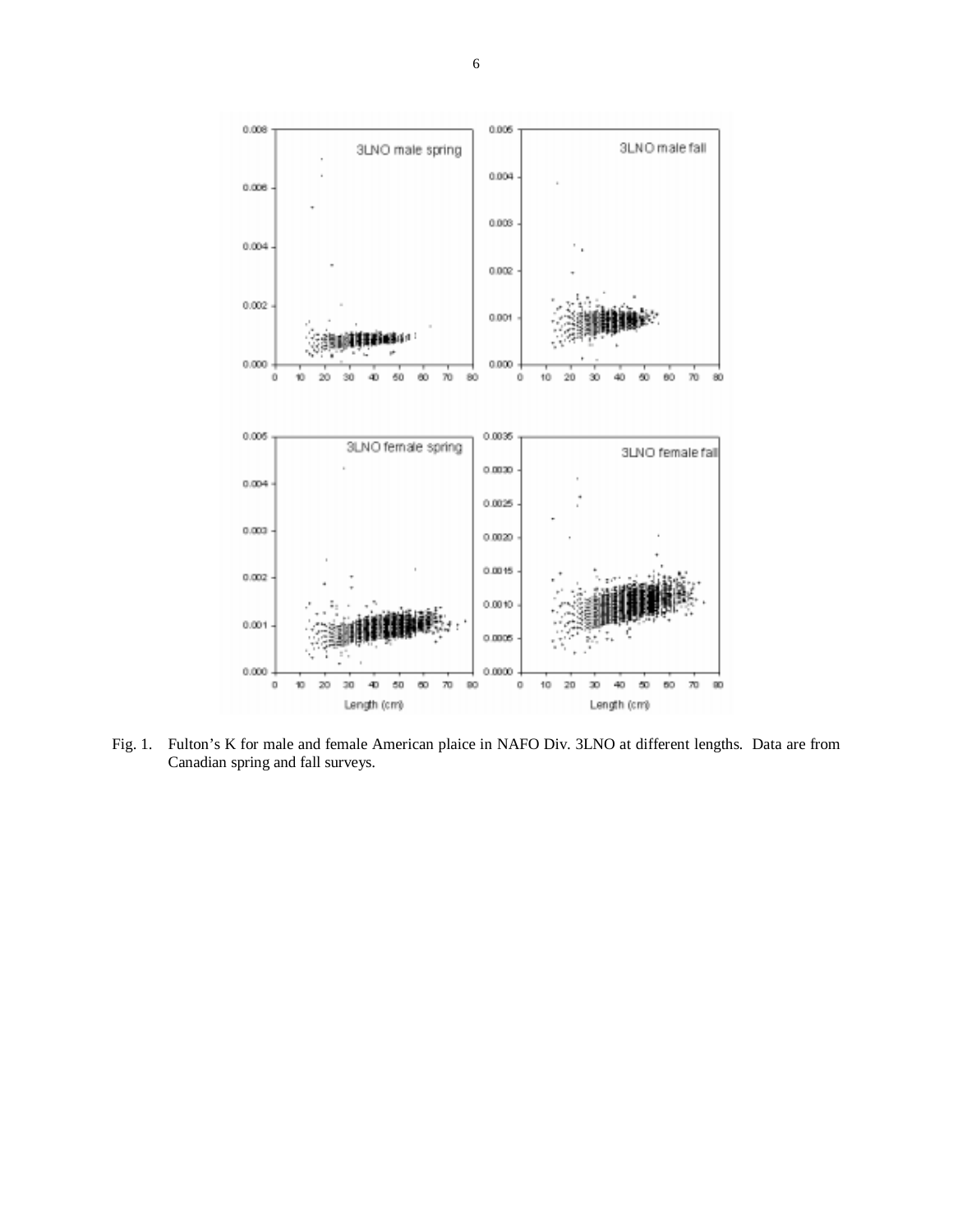

Fig. 2. Relative body condition (Kr) for male and female American plaice in NAFO Div. 3LNO at different lengths. Data are from Canadian spring and fall surveys.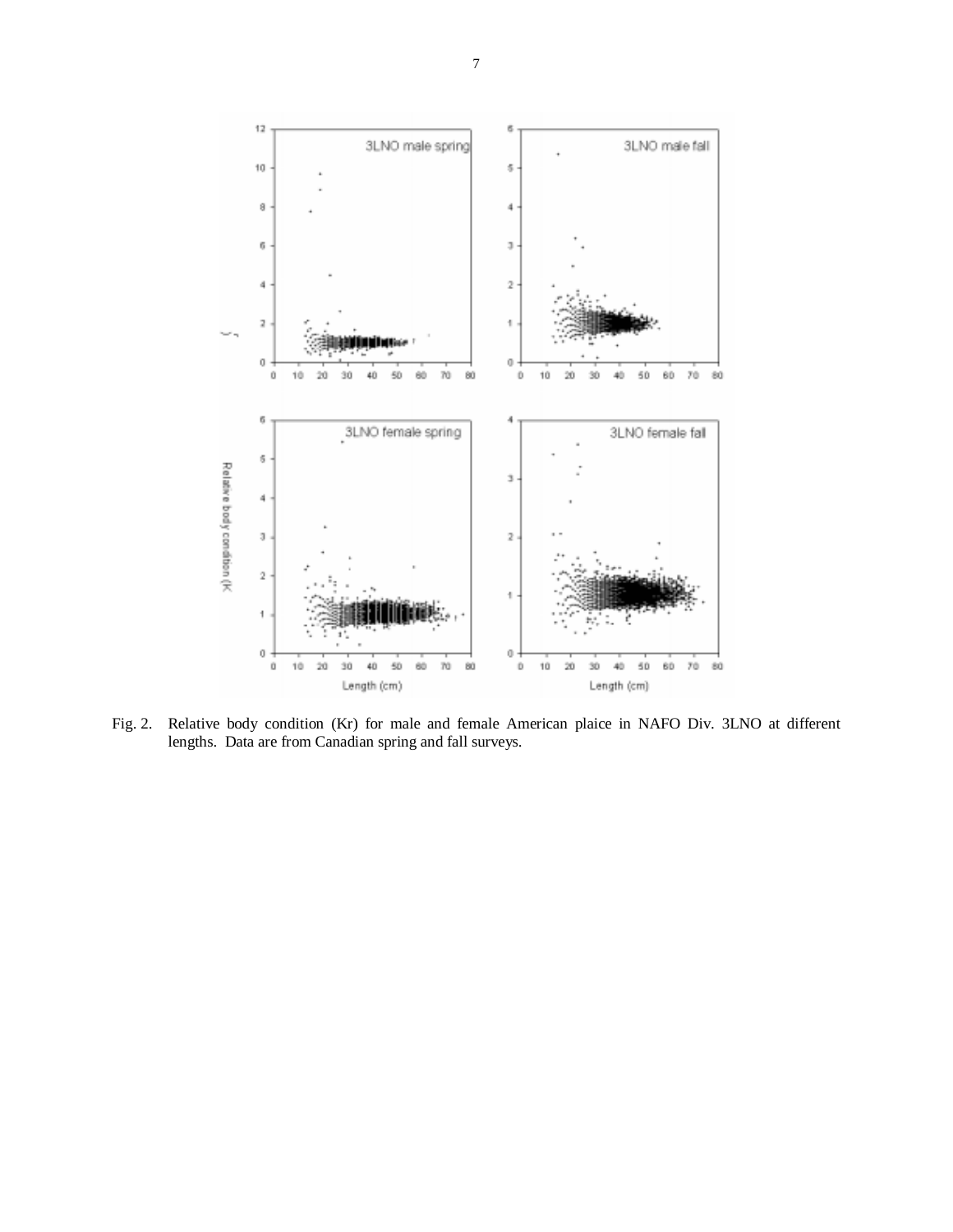

Fig. 3. Relative body condition  $(K_r)$  and relative liver condition  $(LK_r)$  for male and female American plaice in Div.3L, 3N and 3O. The open circles are spring and the closed circles fall.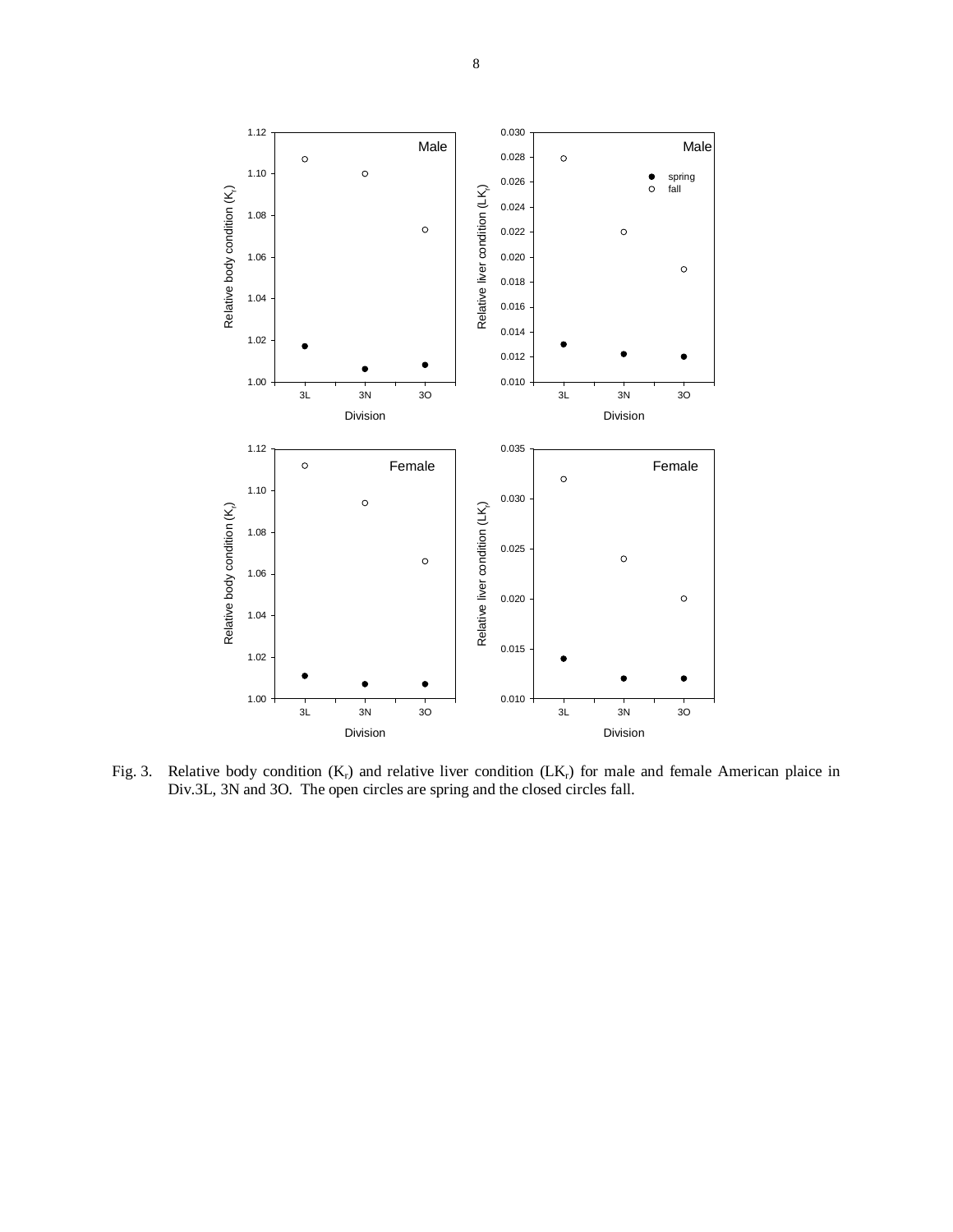

Fig. 4. Relative body condition  $(K_r)$  and relative liver condition  $(LK_r)$  for male and female American plaice in NAFO Div. 3L, 3N and 3O. Means  $\pm$  1 standard error are shown. Data are from Canadian spring surveys.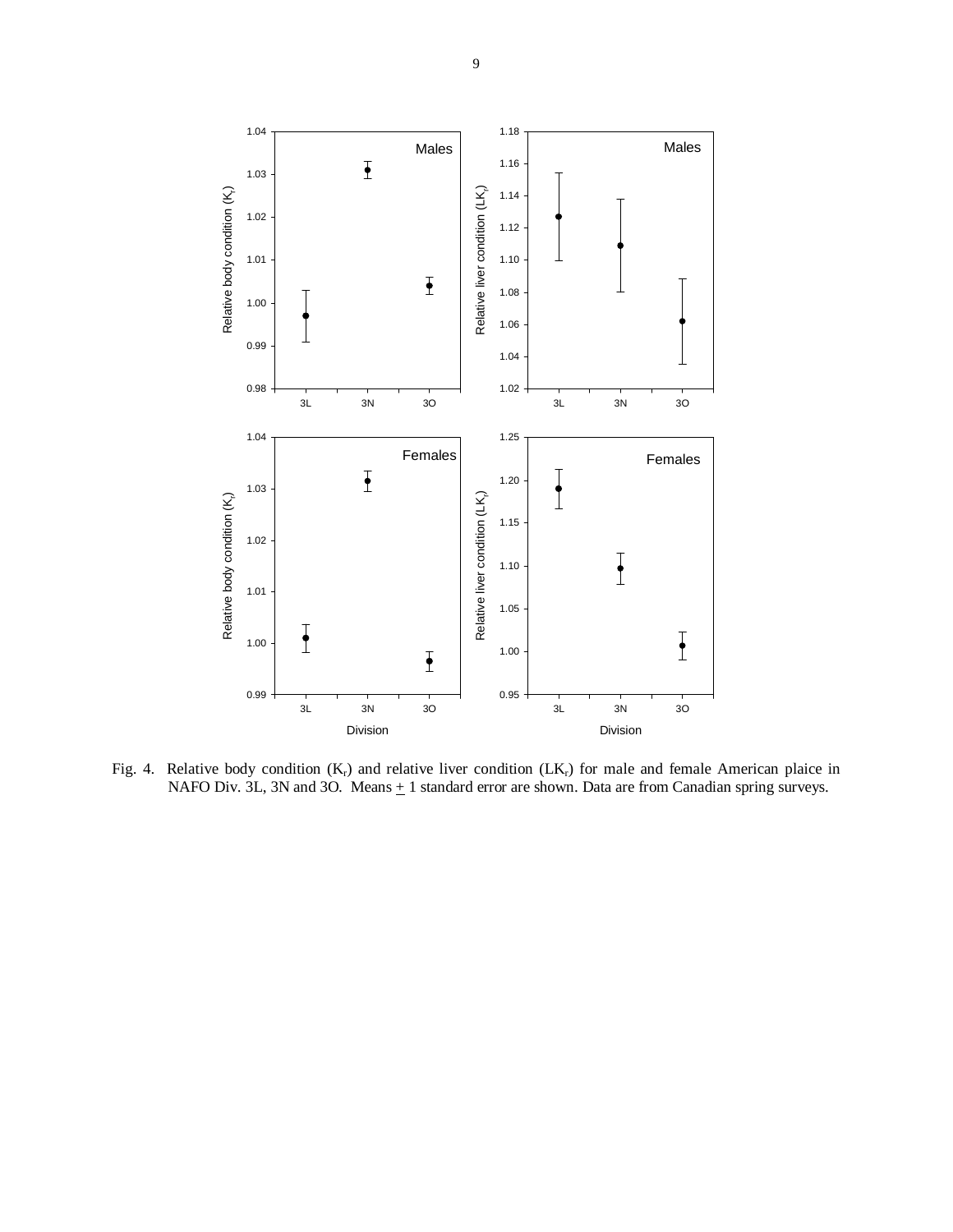

Fig. 5. Relative body condition  $(K_r)$  and relative liver condition  $(LK_r)$  for male and female American plaice in NAFO Div. 3L, 3N and 3O. Means  $\pm$  1 standard error are shown. Data are from Canadian fall surveys.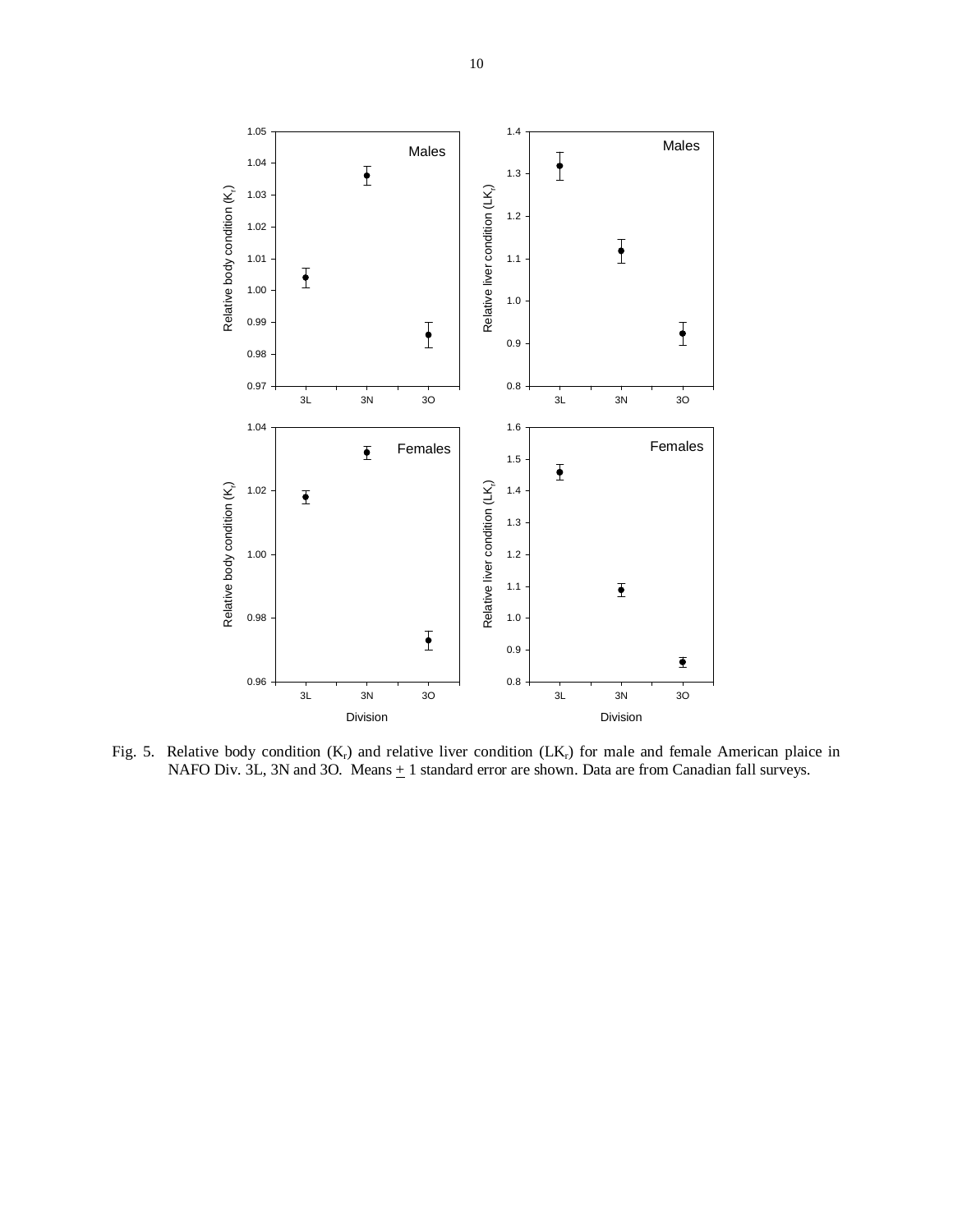

Fig. 6. Mean relative body condition (K<sub>r</sub>) for female American plaice in NAFO Div. 3L, 3N and 3O for each year in spring and fall.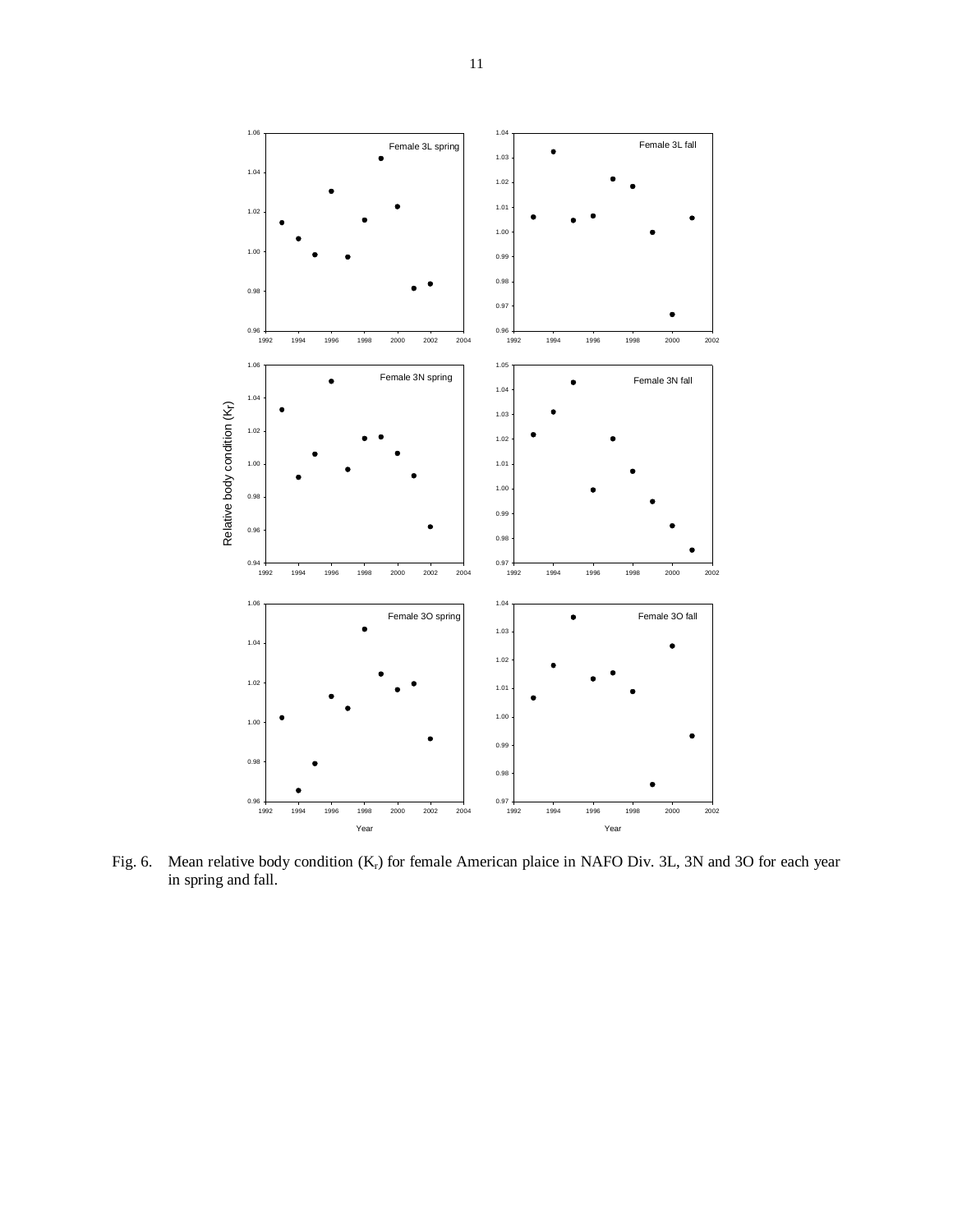

Fig. 7. Mean relative body condition  $(K_r)$  for male American plaice in NAFO Div. 3L, 3N and 3O for each year in spring and fall.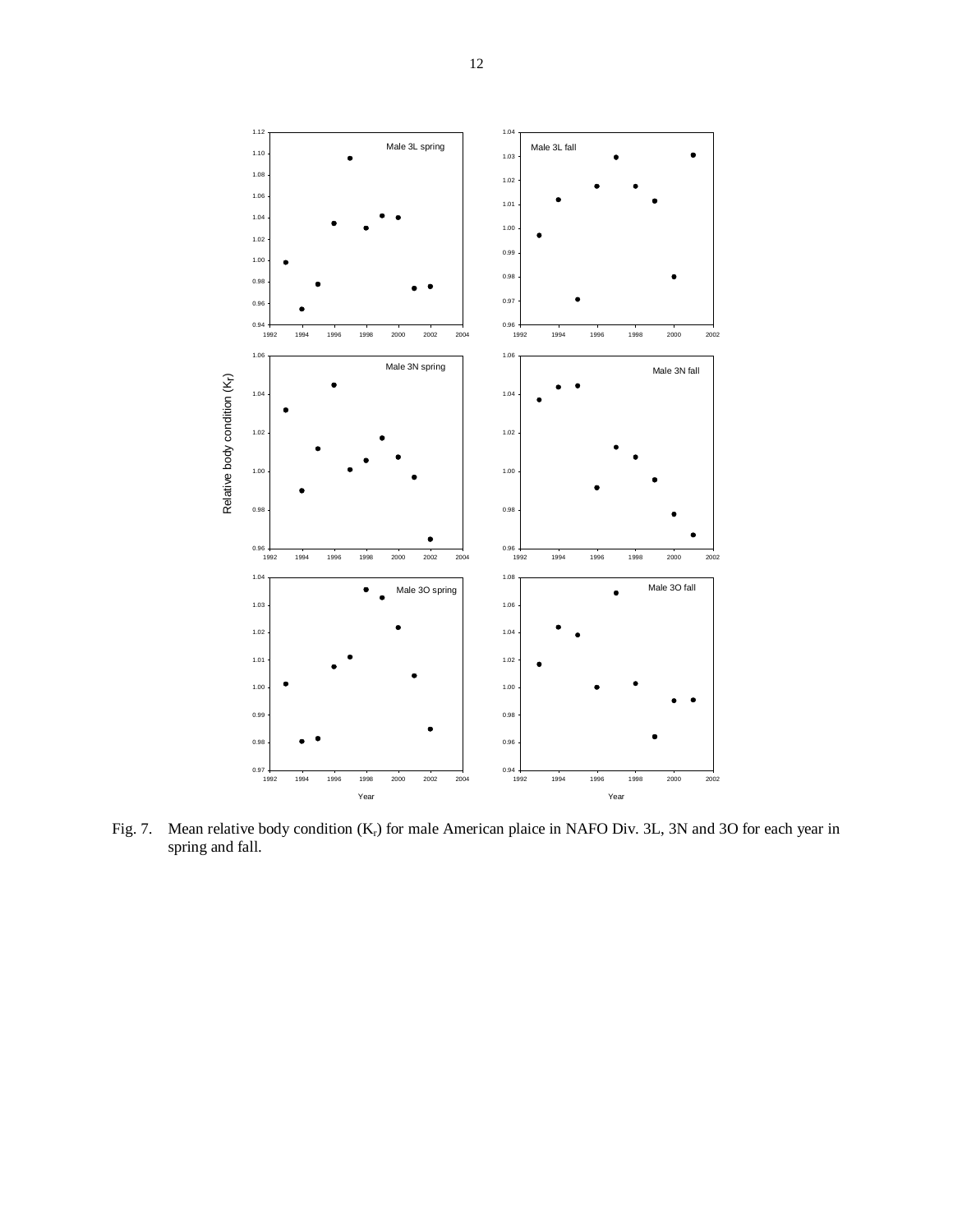

Year Year Fig. 8. Mean relative liver condition (LKr) for female American plaice in NAFO Div. 3L, 3N and 3O for each year in spring and fall.